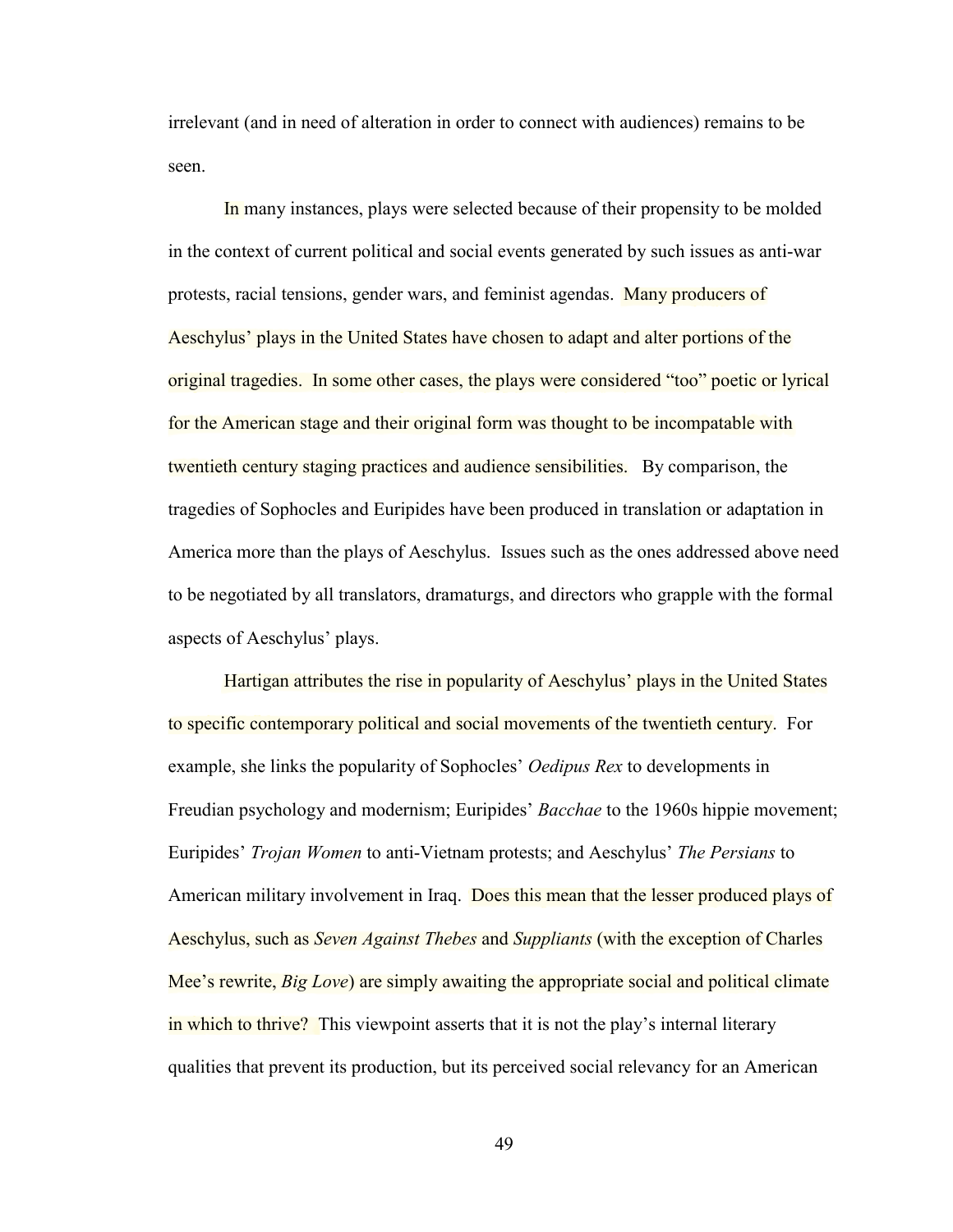audience. For example, *Suppliants* is one of the most produced tragedies based on a play by Aeschylus since the 1990s. However this is only due to the rewrite, *Big Love,* by Charles Mee which completely resets the play in another culture and time. There is almost no interest in Aeschylus' *Suppliants* itself. But, as demonstrated by Mee's rewriting of the play, its perceived social relevance by the rewriter and directors gives it a new life on the American stage.

*Oresteia's* popularity isn't due solely to its being the only extant trilogy of Aeschylus. Other plays of Aeschylus, such as *Persians*, stand alone as complete plays without the existence of the whole trilogy, although they are not as popular in performance. Single works of Sophocles (e.g., *Oedipus*) and Euripides (e.g., *Trojan Women*) have had just as much attention, despite the loss of the other plays in their original trilogies. Nonetheless, Aeschylus' *Agamemnon, Choephoroi, and Eumenides* are produced more as a trilogy than as individual plays. The 138 recorded productions of *Oresteia* in the United States far outnumber the ninety-six productions of *Agamemnon* or the fifty productions of *Suppliants,* the next most produced play of Aeschylus.

 It may be true that modern interest in specific ancient plays is partially due to the political and social environments of modern times. However, it is also due to the play's perceived internal qualities as "read" (or interpreted) by the rewriters and stage directors. According to Mark Franko's "Actualizing Absence: The Pastness of Performance,"

> Performances of the distant past, however, those precluding personal or collective memory, raise with particular urgency the issue of absence… historian's interpretation becomes the prosthesis of an imaginary performative practice, returning theory to its etymological roots in vision and speculation… it is the movement between past acts, texts, and their present-day interpreters that is central to historical performance studies (1).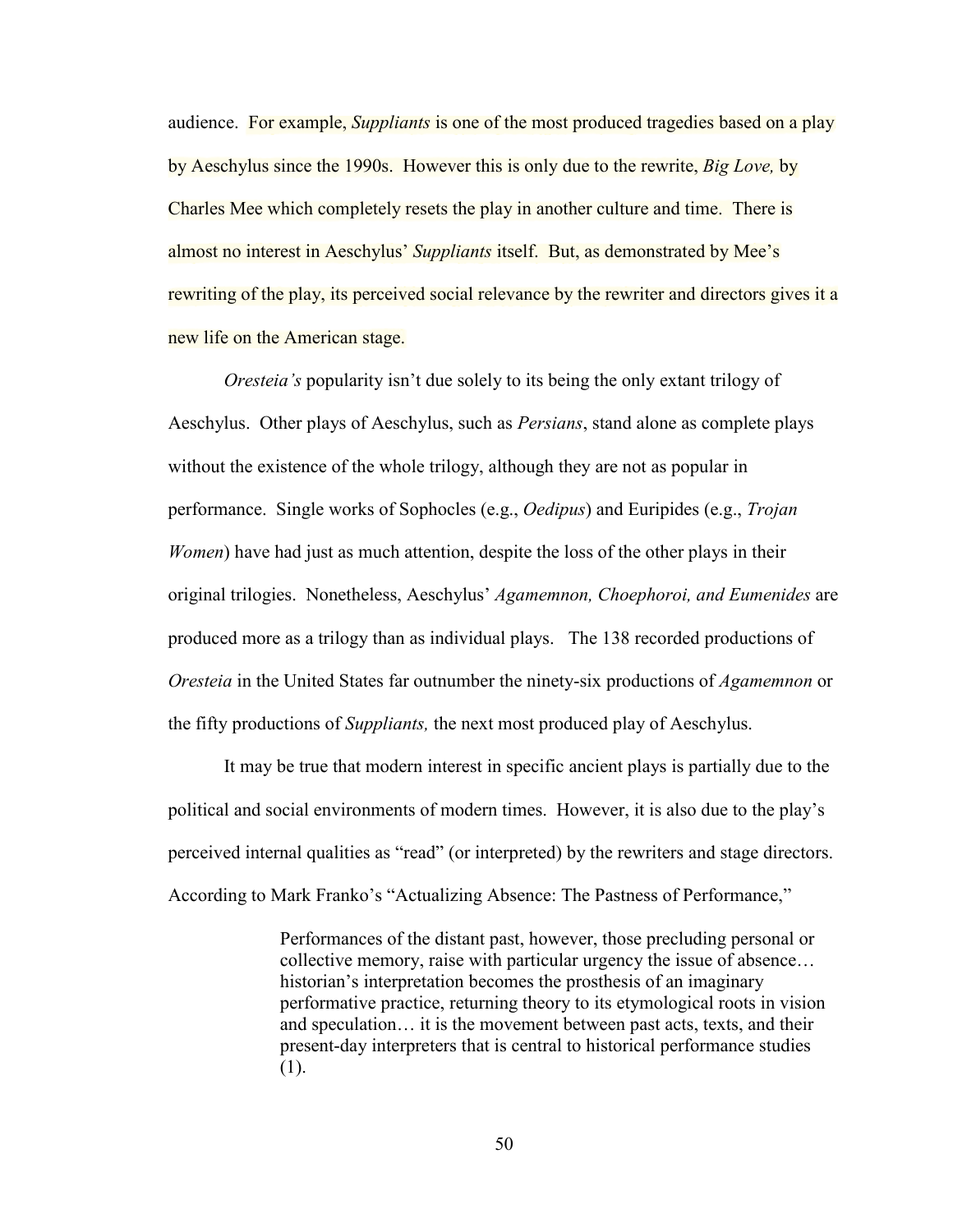The act of rewriting and producing Classical Greek plays requires the interpretations of the translator and later, the director, in order to restore or even "recreate" an absent "performative practice." It requires creating with, what Franko terms, the imagination of a present realization of a past event—it requires a "reader" of the past to interpret the work for the "readers" of the present. Nowhere is this occurrence more valid than in the reproduction of Classical Greek tragedies on the contemporary American stage. The interpretations are always negotiated by the translator and director—except in the case of adaptations. However, the act of "interpretation" sometimes alters the original play considerably. Can the plays of Aeschylus be realized and accepted outside of their historical frame of Athens, or must the play's messages be reinvented to express contemporary American concerns and interests? Chapter five will demonstrate, through an analysis of Stratos E. Constantinidis' translation of *Persians* that Aeschylus does not need to be updated, adapted, or abridged to communicate effectively with modern American audiences.

 The majority of theatrical productions of Aeschylus' tragedies in the United States are of the *Oresteia* trilogy (or one or more of its three plays). The number of productions listed in chart 1 for the *Oresteia* represent both performances of the individual plays (i.e., *Agamemnon*) and for the tragedy as a trilogy (*Agamemnon*, *Choephoroi*, and *Eumenides* in one performance). One production of the *Oresteia* is counted as three productions, one time for each play in the trilogy; therefore, the numbers are askew in order to demonstrate the production of individual tragedies rather than the trilogy as a whole.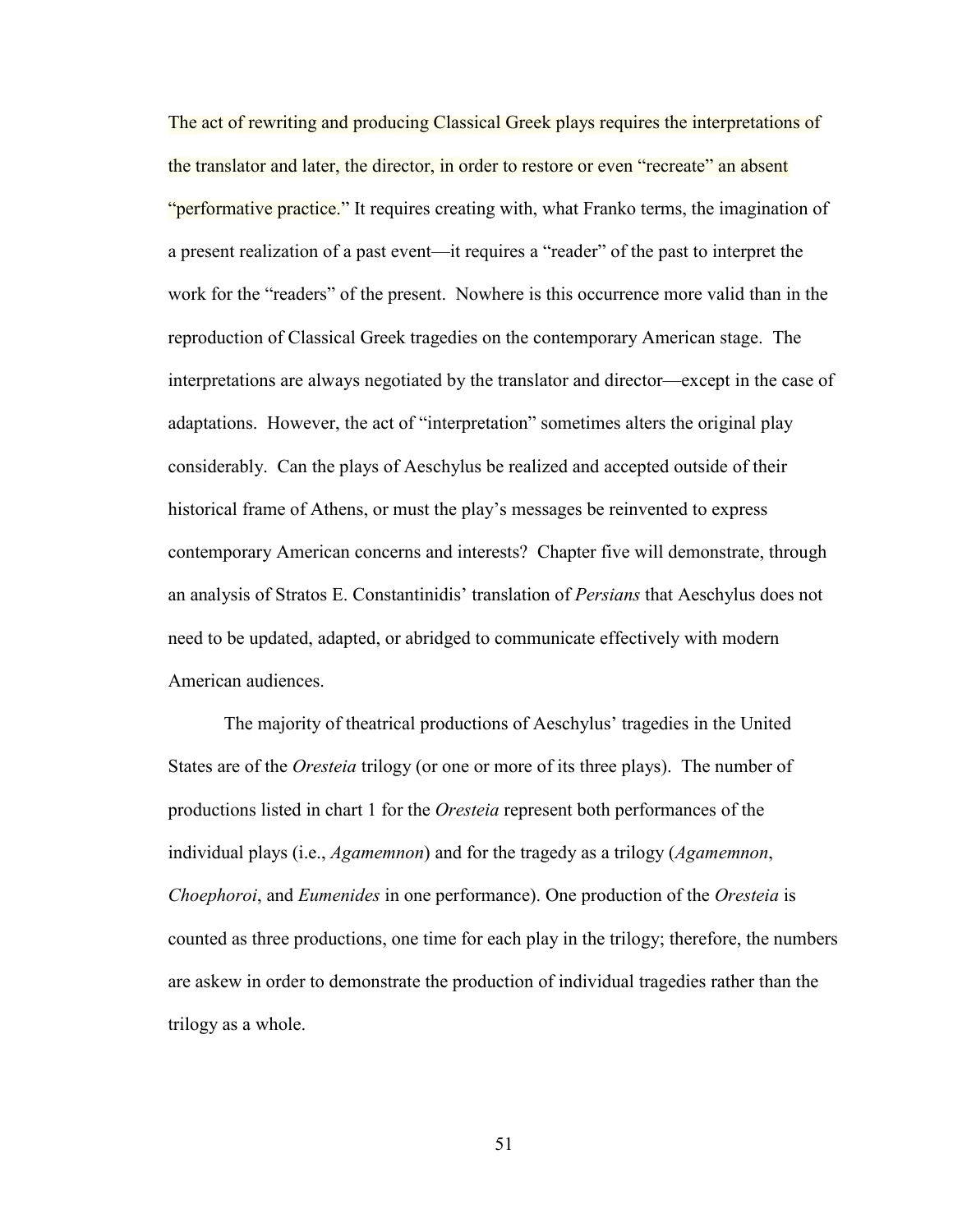There are 138 productions of the entire *Oresteia* (as one event) but for each individual play only ninety-six of *Agamemnon*, ten of *Choephoroi*, and twenty-nine of *Eumenides*. Those plays with the lowest number of translations and adaptations are the least produced. *Seven Against Thebes* has had only seven productions in the United States and most of these used adaptations that border on being new works (distant relatives) of Aeschylus' play. Every single American production of *Suppliants* in English used Charles Mee's distant relative, *Big Love*, which considerably rewrites the original play. Since *Big Love* was published in the 1994, there are no recorded productions of the *Suppliants* prior to 1999 in English.



Chart 1. Publications and United States Productions of Aeschylus' Tragedies (1900-2009)

Despite the variations in textual styles and subject matter for each of Aeschylus' tragedies, *Persians* is set in a a more realistic, historical frame than *Prometheus Bound Bound,* the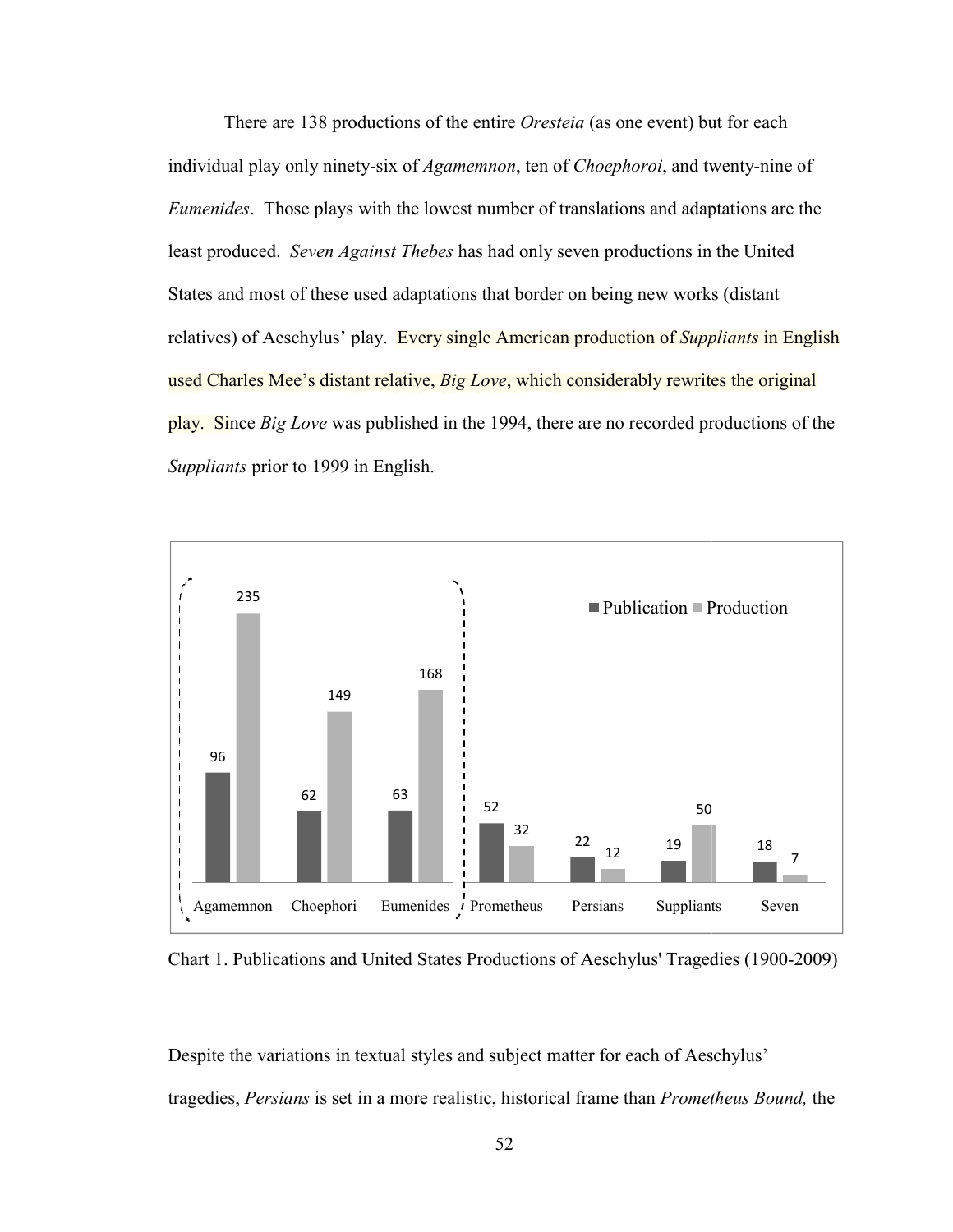post-colonial life in South Africa. Similarly, Charles Mee's *Big Love* acts as a critique of American consumerism and popular culture.

For the most part, the United States production history demonstrates a reliance on both American and non-American English rewrites. This is not to say that, for example, British texts do not frequently differ from American rewrites in word choice and spelling, but these differences do not always negotiate the formation of a major trend in translation. The issue of whether an American translation would be better understood and received by an American audience in performance is addressed in chapter four, but the production history of the twentieth century reveals an equal number of foreign and domestic rewrites used for production in the United States. Very few translators of Aeschylus' plays address the issue of nationality (and its ties to language) in their translator's notes. In general, it is the language and tone of the adaptations and distant relatives that betray nationality more than the translations.

Hartigan links the popularity of translating, adapting, and producing the Classical Greek tragedies to changes in the social, cultural, and political atmosphere of the United States. While focusing on productions on the commercial stage, she demonstrates the relationship of the production of Classical Greek plays (such as the *Trojan Women* and *Bacchae*) with specific events in U.S. history (such as protests against the Vietnam War and the terrorist attack on September 11, 2001). However, her focus on the productions of Aeschylus' plays neglects to connect those productions to the translation and adaptation practices imposed on those Classical Greek plays. This is perhaps because of the strong influence on the American stage of the stage director, his/her agenda in producing a "Classical" play, and the agenda/mission of the producer and/or patron of the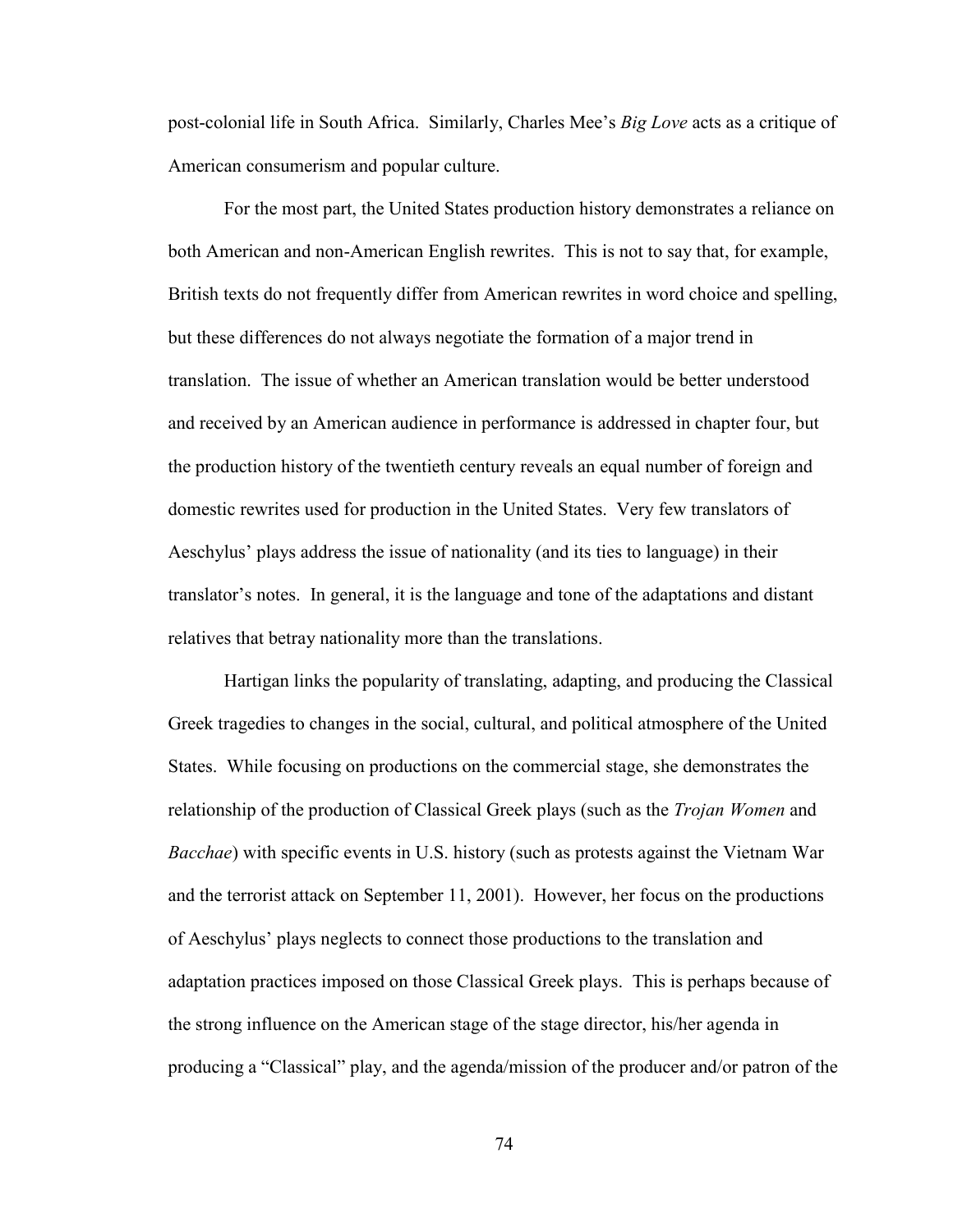event. The rise in the director's strength has, in many ways, come at the expense and decline of Aeschylus'. Because of the theatre's appropriation and rewriting of the Classical Greek plays, many of the "performance oriented" rewrites of the twentieth century reflect issues and agendas foreign to those of the original play (seen mostly in the adaptations and distant relatives).

There is, therefore, a gradual move away from the use of translations of Aeschylus' plays on the American stage towards using adaptations and translations of translations. Despite this, most rewrites (whether translations or adaptations) exhibit one or more of the following interpretations:



Although sometimes the interpretation qualities have to do with the relationship of the translator with Aeschylus' play, many times it has more to do with the translator/adaptor's relationship with previous rewrites and his/her own agenda and purpose for rewriting the text. It is not uncommon in the revival of older plays for directors to use the play to address current issues rather then those native to the work. However, it is less common for the text to be altered in the original play to meet the director's concept. Only in the rewrites of the Classical Greek tragedies is this practice prolific.

 Not all alterations in Aeschylus' plays are for specific director's concepts even though this certainly is the case in director translated rewrites such as Peter Meinick's *Agamemnon*. Aeschylus' plays offer ample opportunity for the creative juices of modern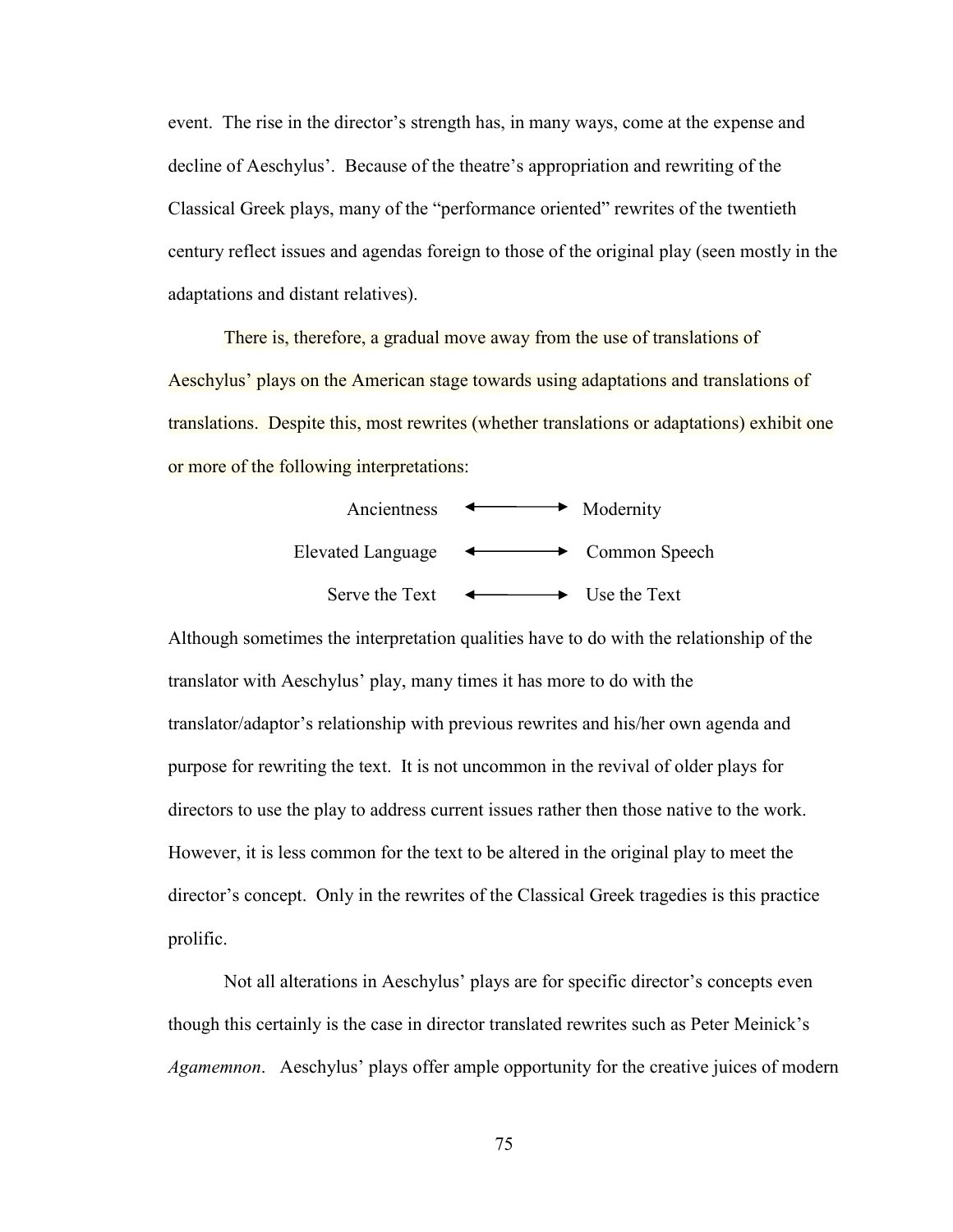are made human by Valency's psychological depiction of their less-than-noble motivations.

 Charles Mee's *Big Love* resets *Suppliants* as a serio-comedy located in Italy. However, it reflects the American culture of the late twentieth century more then that of Italy. Fifty brides have escaped an unwanted marriage by sailing into exile on a yacht and landing at an Italian villa. Pursued by the fifty grooms who are also their cousins, Mee's play is ripe with disturbingly serious moments, pop cultural references and sprinkles of comedic passages. *Big Love* ultimately explores the institution of marriage. Mee's website, the (*re)making project*, summarizes that "unable to escape their forced marriages, 49 of the brides murder 49 of the grooms-and one bride falls in love. About the same odds as today." Rather than seeking the sanctuary of the gods at Argos and the protection of the city as suppliants, these brides luxuriate along the coast of Italy. Danaus is not a character in this rewrite. Entering the stage to Mozart's wedding processional from *The Marriage of Figaro*, the first bride casts off her white wedding gown and bathes before the audience in the villa's bathtub. The hosts of the villa are in the midst of a dinner party. The villa's owners mistake the girls, at first, as party guests. After being briefed by three of the brides, Lydia, Olympia, and Thyona, he allow the women to stay as guests. These three women are the first of the 50 girls to appear and represent their sisters. When the grooms appear from a helicopter to reclaim their lost brides, a wedding is arranged at the villa where all but one of the women murders her groom.

 Currently this play is the most popular rewrite of Aeschylus' *Suppliants* in the twentieth century. Mee's play reinvisions not only Aeschylus' *Suppliants* but the entire lost trilogy. It relocates portions of *Suppliants* into a twentieth century, Western culture.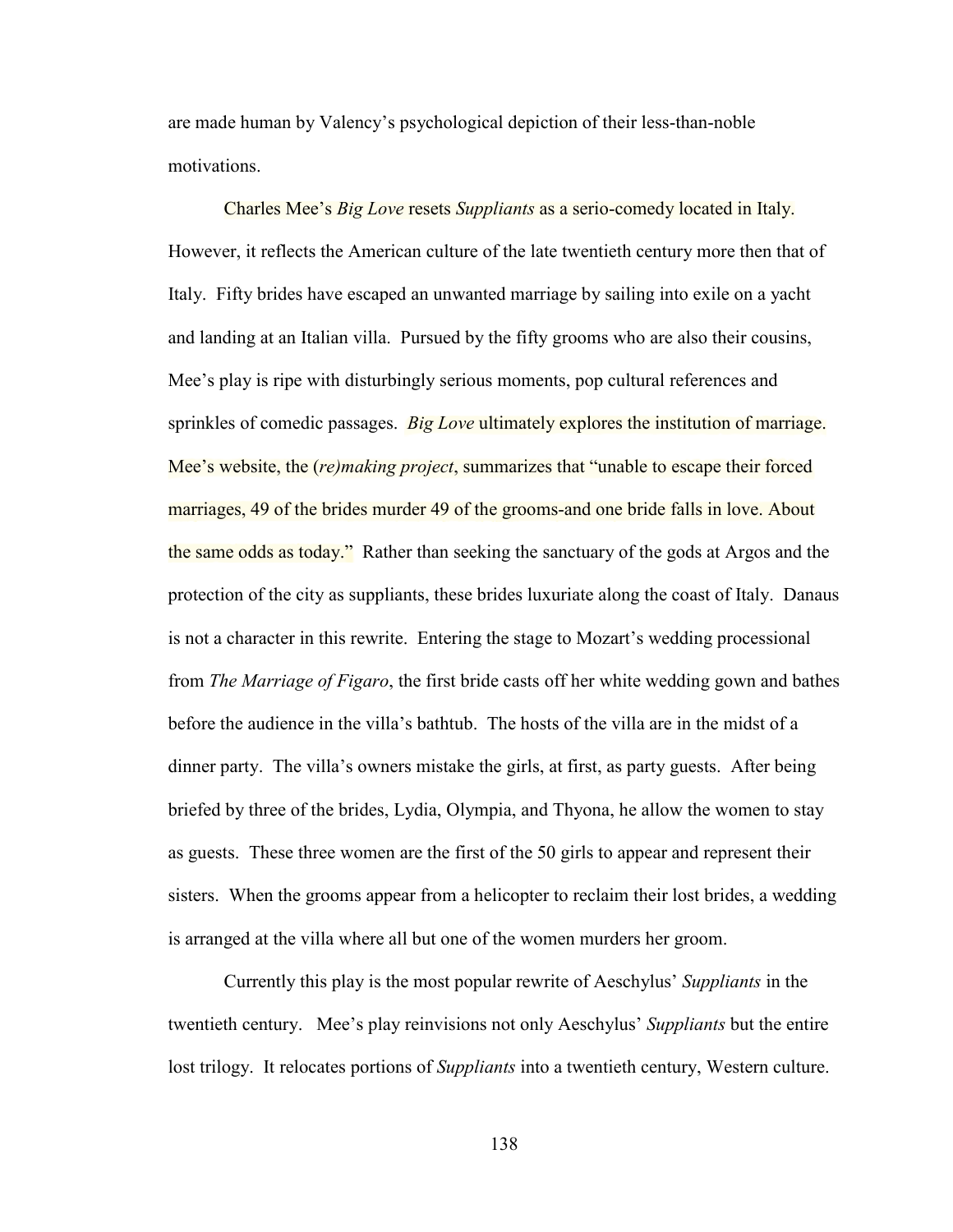Where Aeschylus' chorus of the daughters of Danaus humble themselves before the King

of Argos and plead for mercy, Mee's "Danaids" ask for shampoo and modern

conveniences.

OLYMPIA: You know, we've been travelling, and when you've been travelling you hope at the end of the journey that you might find some, like, Oil of Olay Moisturizing Body Wash or like John Freda Sheer Blond Shampoo and Conditioner for Highlighted Blonds LYDIA Olympia.... OLYMPIA I know this is not a hotel, so you wouldn't have everything, but maybe some Estee Lauder 24 Karat Color Golden Body Creme with Sunbloc, or Fetish Go Glitter Body Art in Soiree.

*Big Love* plays upon the dominance of American pop culture and commercial images.

Unlike Mee's *Agamemnon*, which follows the plot structure of the original tragedy, *Big* 

*Love* completely retells the myth for contemporary audiences, going beyond the tragedy

by Aeschylus. According to Rehm's *Radical Theatre: Greek Tragedy and the Modern* 

*World*,

The stakes of *Big Love* never rise to the tragic dilemma of the original. Whatever transformation Mee's asylum-seekers undergo, it has less to do with fear than with an elite sense of outrage that things won't go exactly as they want. This releases wonderful comic energy and theatrical fun, but none of the emotional depth of Aeschylus' original. (51)

There is a clear difference in tone and character between the two works. Where

Aeschylus concludes his *Suppliants* with the women being temporarily saved from

marriage and taking refuge in the King of Argos's city, Mee completes the trilogy and

has all but one bride kill their grooms. Lydia alone protects Nikos and, together,

conclude the play with their marriage,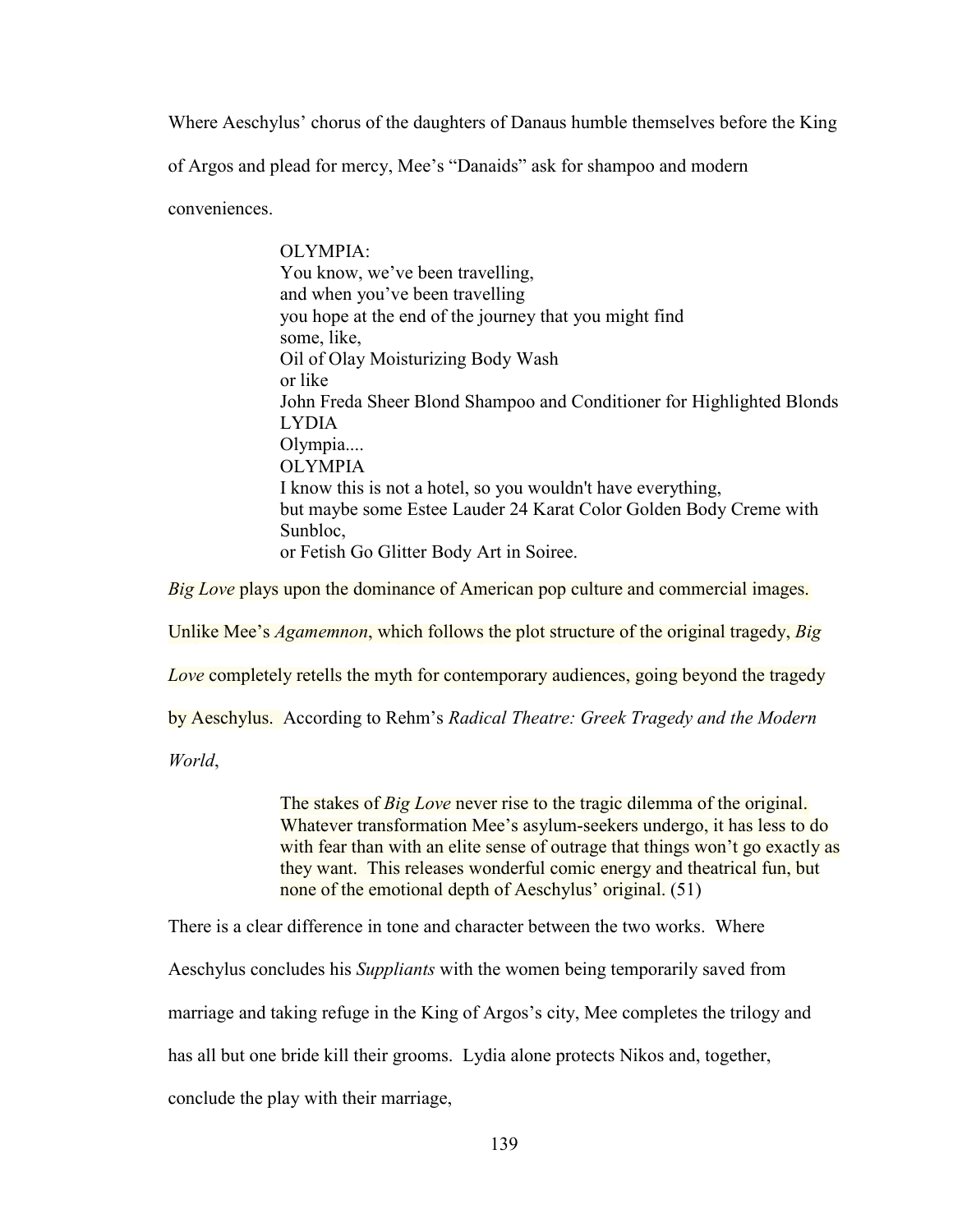Lydia and Nikos, the bride and groom, exit up the center aisle to the music. Nikos's clothing is disheveled, and he looks sheepish and uncertain, even frightened, maybe even filled with foreboding- in fact, they both look shellshocked and devastated- as Nikos exits up the aisle with Lydia.

In many respects, Mee has to imagine the remainder of the trilogy because the second and third plays, *Egyptians* and *Danaids* is missing. It is not certain if *Big Love* concludes with a "happy" or "tragic" ending, or, in the post-modern tendency that denies the contrived closure found in the grand narratives of the early twentieth century, simply an ending.

 David Foley *The Murders at Argos* (2003) re-examines the original tragedies of *Oresteia* in light of the school shootings at Columbine. By modernizing and relocating the play to the United States in the late twentieth century, Foley explores the psychology of Aeschylus' characters and the unraveling that leads children to kill their parents and guardians. He uses ancient myths to help explain modern events and human behaviour. In this work, there are no kings and queens, no gods or higher orders of fate. Foley presents a dysfunctional, lower-middle class family rife with abuse and psychosis as a means of exploring the "rise" in family and childhood violence. There is no ceremony or formality in *The Murders of Argos*. For instance, Foley's adaptation completely reduces the ceremony of Agamemnon's homecoming and murder by Clytemnestra. Aeschylus' tragedy depicts Clytemnestra and her attendants formally greeting Agamemnon to Argos by placing a scarlet/purple tapestry at his feet. After Agamemnon enters the palace, Clytemnestra ritualistically kills him. However, in Foley's rewrite, Agamemnon is met only by Clytemnestra and her daughters. This play does not mention war or a heroic homecoming. After casual discourse between Agamemnon and the devoted Electra,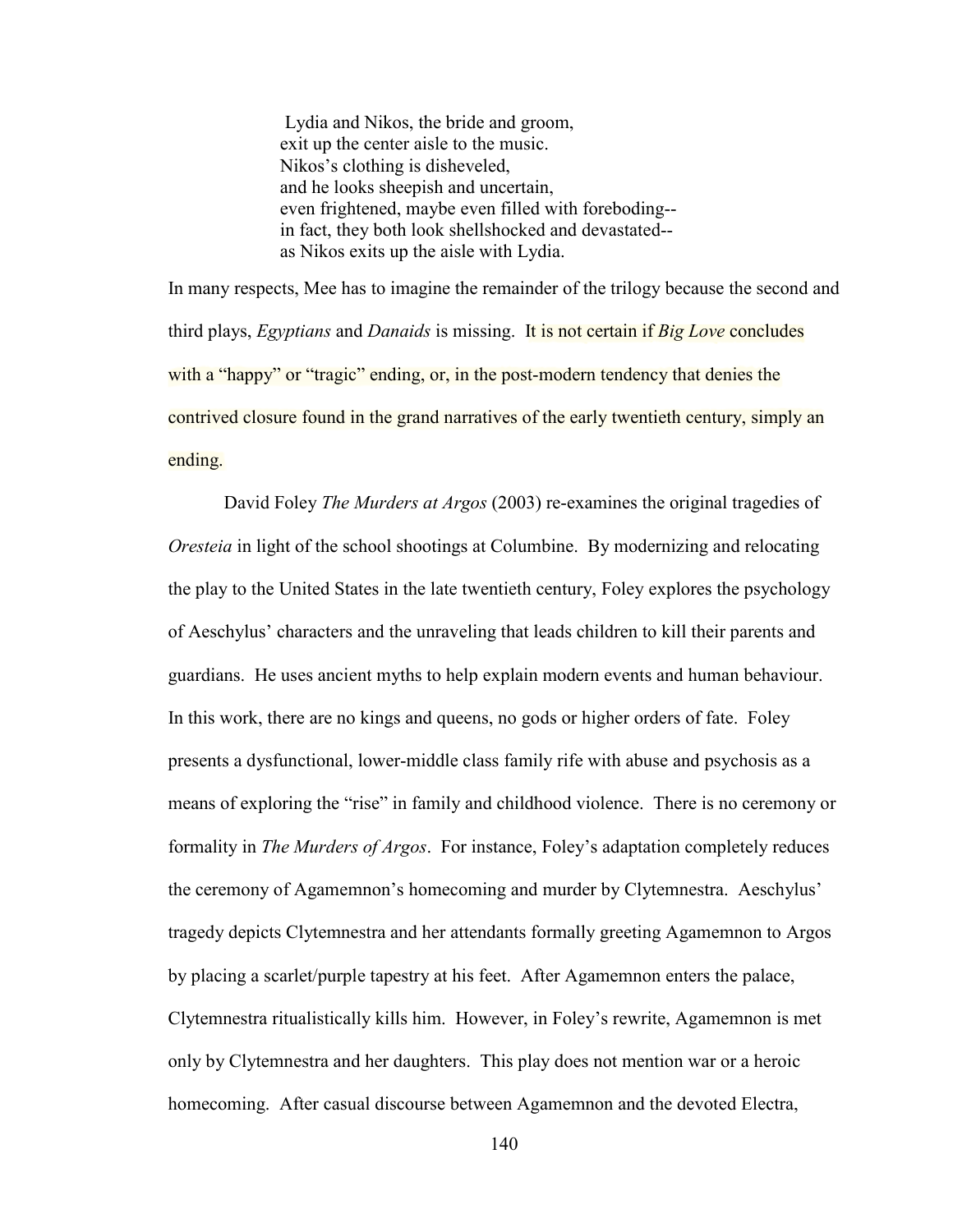The opening lines by the Chorus in Aeschylus' play does not describe Persia as a beach wiped clean from the pounding of a great wave. This image belongs completely to McLaughlin.

Like Aeschylus' tragedy, Mee's adaptation relies upon spoken language to illustrate the events of the play. He does not perform the murders of Agamemnon and Cassandra on the stage. On stage action is a convention very appropriate to contemporary practices of staging and is seen in Howard Rubenstein's *Agamemnon* when the chorus pantomimes to narration the sacrifice of Iphigenia. Like Aeschylus, Mee includes a revealing of the bodies with the opening of the palace doors. It is interesting that Mee's play follows the plot structure and speech orders of the original so closely when his text is so firmly rooted in Mee's own culture. He substitutes passages from newspapers, songs, and popular literature that have similar messages as Aeschylus' original speeches. Where Mee's *Big Love* retells the myth of the Danaids more than Aeschylus' *Suppliants,* Mee's *Agamemnon* holds to Aeschylus' tragedy.

The basic plot structure and characters, with the altered chorus, are the same in Mee's play as in that of Aeschylus. However, the characters are more psychologically complex in Mee's rewriting than the original. Here we see Clytemnestra's various attempts to convince Agamemnon to walk the tapestry into the palace. The stage directions state, "She will try anything: seduction, flirtation, playfulness, humor." Directions of this type deal with character motivation and action and are typical for a performance workshop or rehearsal. They are less usual in the published rewrites of Aeschylus. The directions also intimate a great degree of flexibility of interpretation for the scene they describe. Rather than allowing the lines to speak to the readers/actors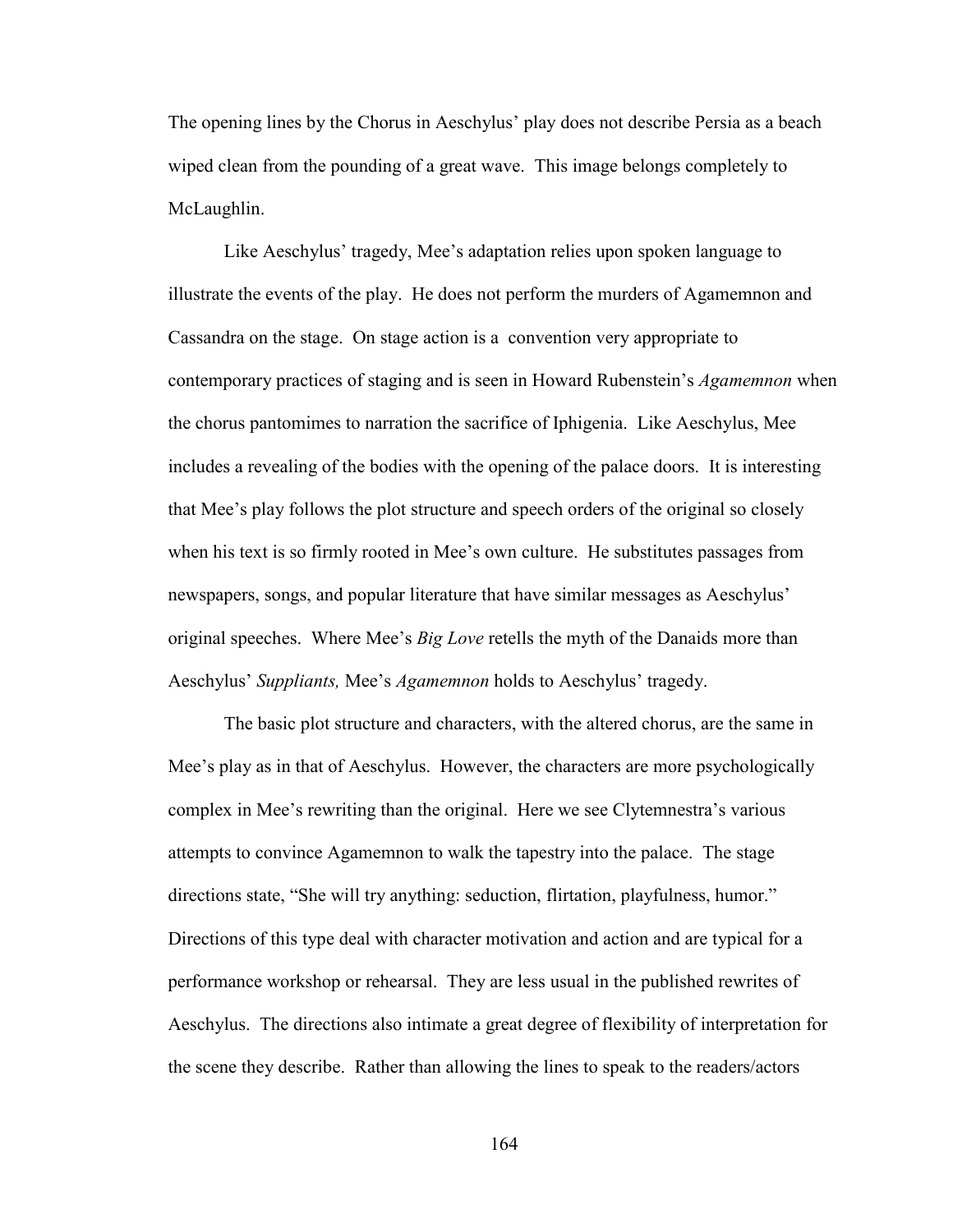themselves, Mee has purposefully dictated the direction the actor playing Clytemenstra should take in gaining Agamemnon's trust. This is not only seen in the occasional stage directions, but also in the language of the text of Mee's play. Since all stage directions in the rewrites of *Agamemnon*, or any Greek tragedy, are complete creations/imaginations of the rewriter, the type and nature of the directions given often reveals the adaptor's agenda. In general, stage directions for the Greek plays attempt to either (1) recreate the original production situation (i.e., state when characters, in the original Greek production, might have entered or exited), (2) create a production situation appropriate for a current production (using the stage conventions of the twenty-first century), or (3) blend the first and second interpretations. There is no attempt, in Mee's play, to keep his own ideology invisible.

Although Mee has exchanged the chorus of elders of Argos for a chorus composed of Hesiod, Herodotus, Thucydides, and Homer, he never has the characters addressed by these names. Only production elements, such as design and acting, can reveal these traits. They do not read in unison, a convention that is foreign to our contemporary stage, but speak as individuals conversing in dialogue. There is no leader of the chorus. McLaughlin's *Persians* adopts a similar treatment. The chorus of Persian elders in McLaughlin's rewrite is composed of men designated as General, State, Religion, Treasury, Justice, Chairman, and Admiral. They, like Mee's chorus, only occasionally speak in unison as a group. For most of the play the chorus' lines are divided amongst the various cabinet members (i.e., General, State, and Religion). Like in Mee's play, the production elements are the primary means by which the playwright communicates his/her altered chorus (not the text). The musical qualities of the original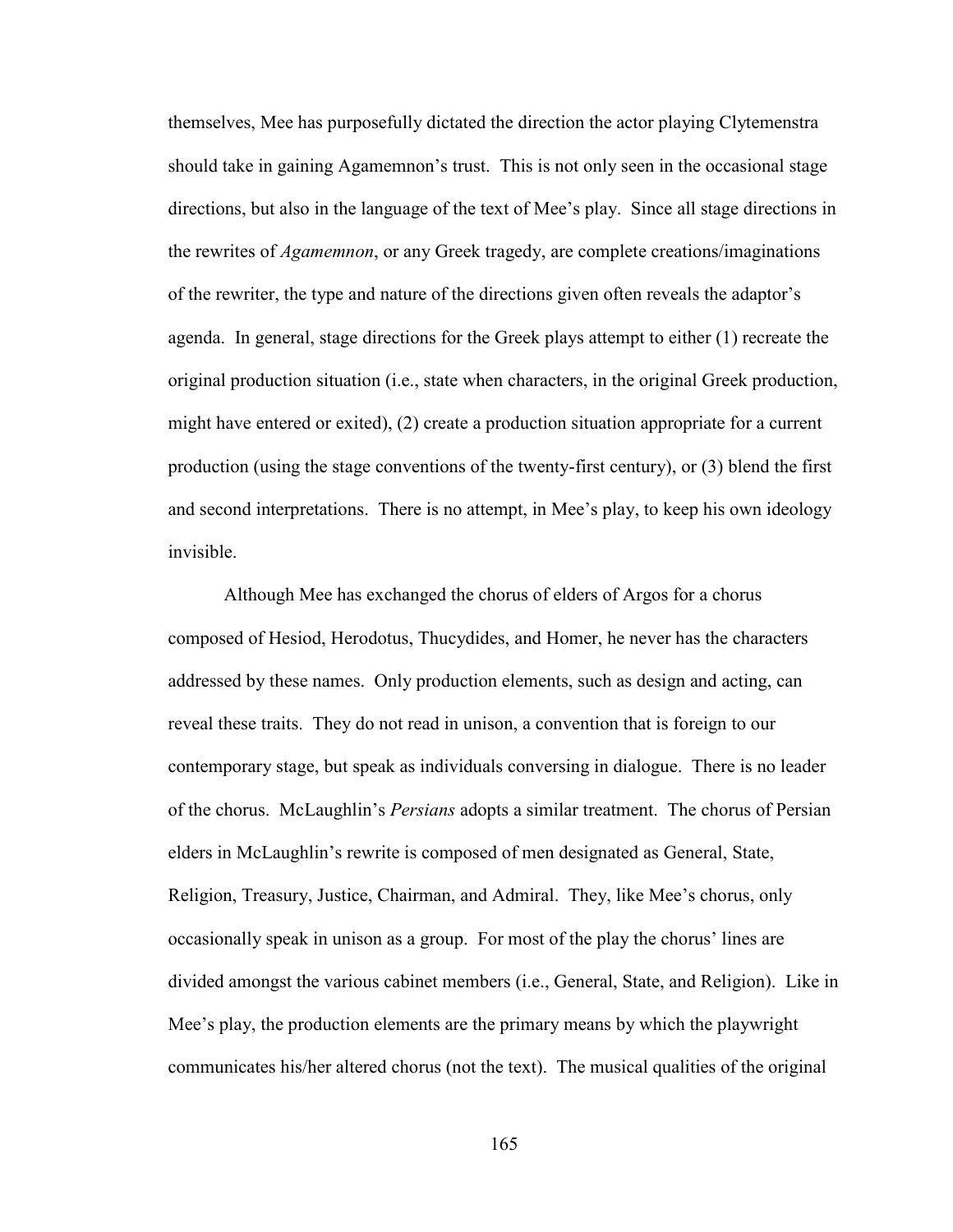choral segments are briefly echoed in Mee's stage directions, but it is done in a manner extremely different from that of Aeschylus' play. "They [chorus] pull an old victrola from the detritus around them and play a section of Arvo Part's *Te Deum*. As the music plays, they sit or stand silently and listen." The music exists outside of the language of the text (as opposed to Tony Harrison's chanting choruses) and reflects less the practices of an ancient chorus and more that of the musicians accompanying that chorus. Rather than "dance," Mee's chorus member Hesiod periodically shakes and falls into an epileptic-type fit. This is hardly an attempt at equivalence, but a critical re-interpretation of the story.

To familiarize audiences with the mythic background of the tragedy, Rubenstein added a prologue and epilogue not present in Aeschylus' original. The prologue very briefly mentions the historical setting of the play and its playwright, the story of Thyestes and Atreus, Helen's flight to Troy, Agamemnon's sacrifice of Iphigenia, and the Trojan War. Another alteration in the rewrite is the character of the chorus. In this version, the chorus includes three prominent characters with speeches: the narrator, the leader, and the prophet. These speeches are rearranged portions of Aeschylus' original choral segments. For instance, Rubenstein's chorus tell of Agamemnon's sacrifice of his daughter and the prophet speaks the sections pertaining to Calchas,

> PROPHET: I am a master At chanting prophecies Of wondrous journeys and victories Coming to kings. And, old as I am, By God's grace, I can do it still. The power of prophecy Surges within me. (38)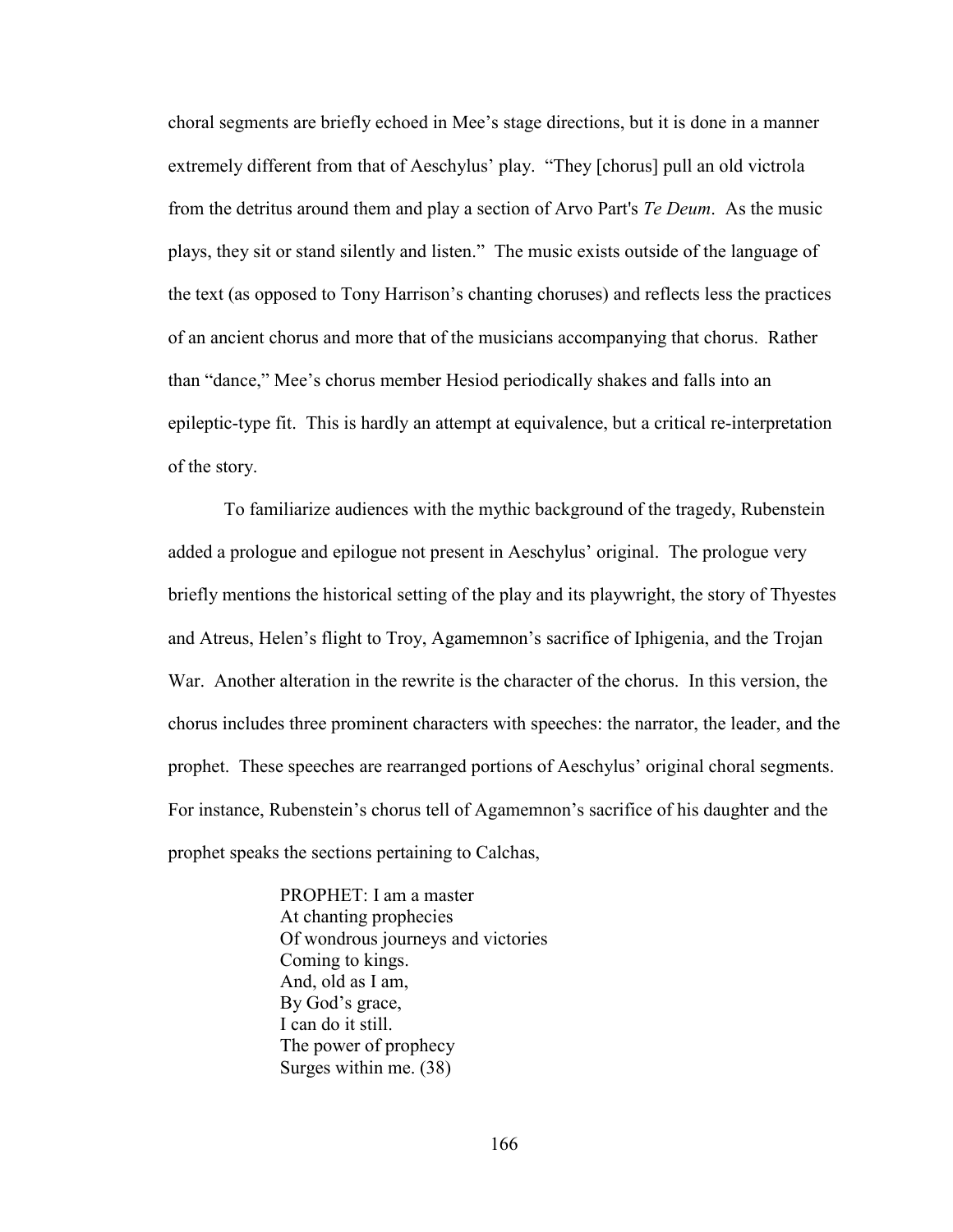in the late twentieth century and early twenty-first century in the "reverence" shown classical plays. They are seen as "useful" tools for modern expressions, but not sources of unquestionable authority. They rarely remain unchanged or altered on the stage. Modern experience has replaced Classical "authority." This is seen in Yael Farber's appropriation of the *Oresteia* in *Molora* and the manner in which she refocuses that house of Atreus myth through the lens of contemporary South African violence and political unrest.

 Although there has not been a decline in the validity and usefulness attributed to Classical Greek plays, there has been a considerable attempt to "de-mystify" them (e.g., Charles Mee's *Big Love*). According to Hardwick, "The issue of canonicity now tends to be associated with flexibility and transferability of language, situation, and meaning rather than implying exact reproduction of an ancient text or performance" (211). This is seen in the radical remaking and recycling of many of these ancient plays (especially through textual adaptations).

 Green attributes the move away from "authenticity" and traditionalism in producing the classics to three factors: the rise in the dominance of the director, suspicion of the "text" in the late twentieth century, and the cultural dominance of United States pop culture on a global scale (8-10). Because of this "move" away from traditional concepts of authorship, it is often difficult to determine the "author" of any one stage adaptation. Is it Aeschylus, the translator, the adaptor, or the director? It is equally difficult to determine a "standard" from which to judge these productions. Are they to be treated as new plays or ancient plays, are they judged by new or ancient standards, or can a "touchstone" production act as an aesthetic meter for future productions? What is the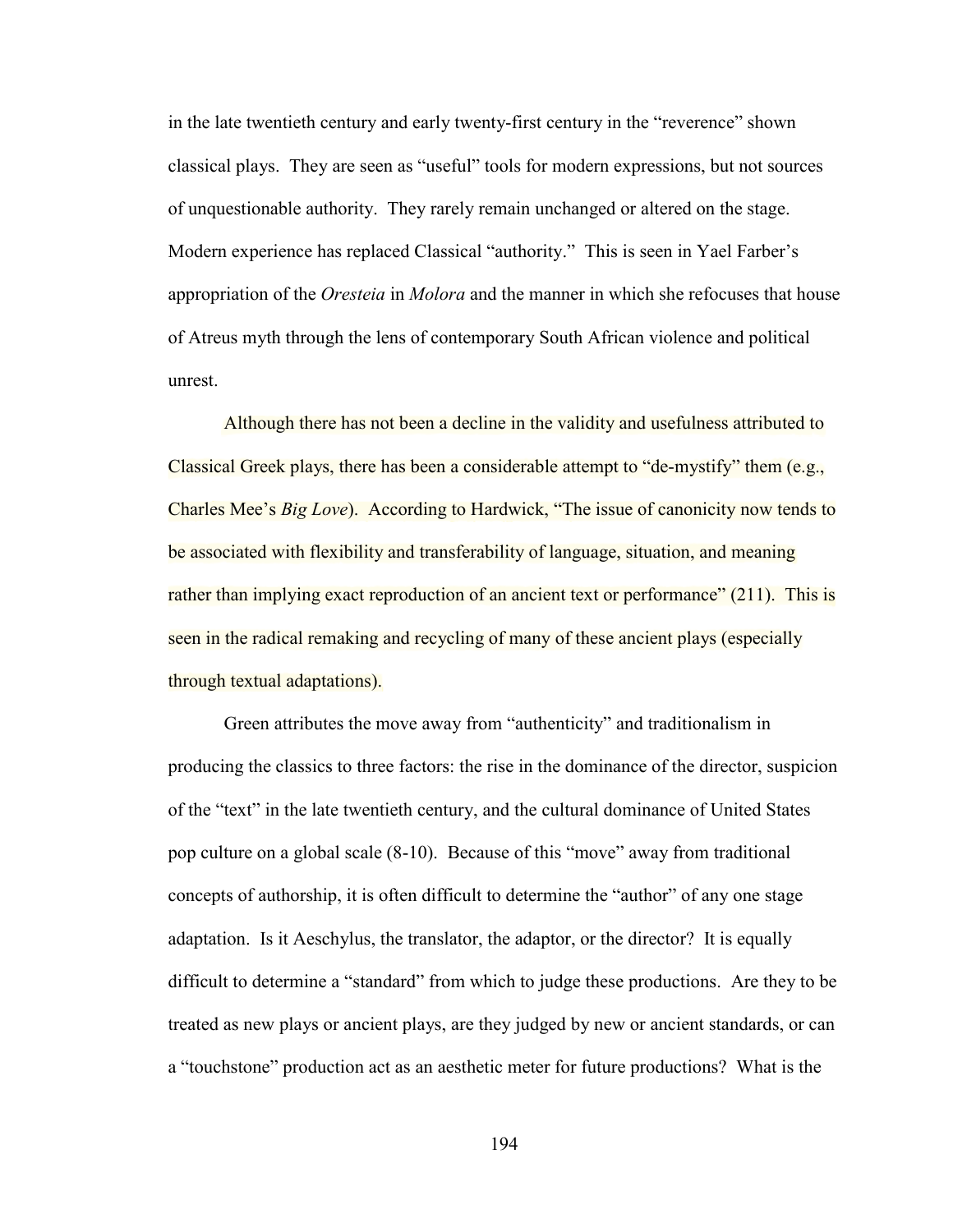moment in the staging of a Classical Greek tragedy in which the play breaks with the "classical" and becomes a completely new play?

 For instance, the most produced rewrite of any Aeschylean tragedy is Charles Mee's *Big Love*. In production programs it is credited as, "*Big Love* by Charles Mee, based on *The Suppliants* of Aeschylus." Although it is a distant relative, its relationship to Aeschylus' play demonstrates what Helene Foley observes about American playwrights in "The Millenium Project: Agamemnon in the United States": "Americans seem to want to rewrite the play(s) [of Aeschylus] themselves, even while they also view performance of the original as a highly significant theatrical challenge" (339). It is not only the distant relatives and the adaptations that "demystify" the Classical Greek tragedies by bringing them closer to the target culture. There are also traces of the "demystifying" in many of the supposed translations. Peter Meineck in the *Classical Receptions in Drama and Poetry in English from c. 1970 to the Present, Electronic Seminar Series Archive*, articulates this move away from the "sacredness" of the Classical Greek plays to accessible rewrites,

> I am interested in ways we can further develop performance studies in Greek drama to a practical end, not a self serving one that aims to keep the base of knowledge circulating among a select group of specialized scholars but seeks to disseminate the often exciting research and reach firstly, directors, designers and actors and then in turn audiences.

Although the rise in the publication of rewrites has been erratic, the productions of such rewrites have steadily increased along with the role of the director on the American and British stages. This is due to the very limited number of published translations and adaptations being used as performance scripts in America. Of those "limited" rewrites, commonalities in interpretation can certainly be detected. In most instances, these "commonalities" are due to the nature and language of the rewrite and